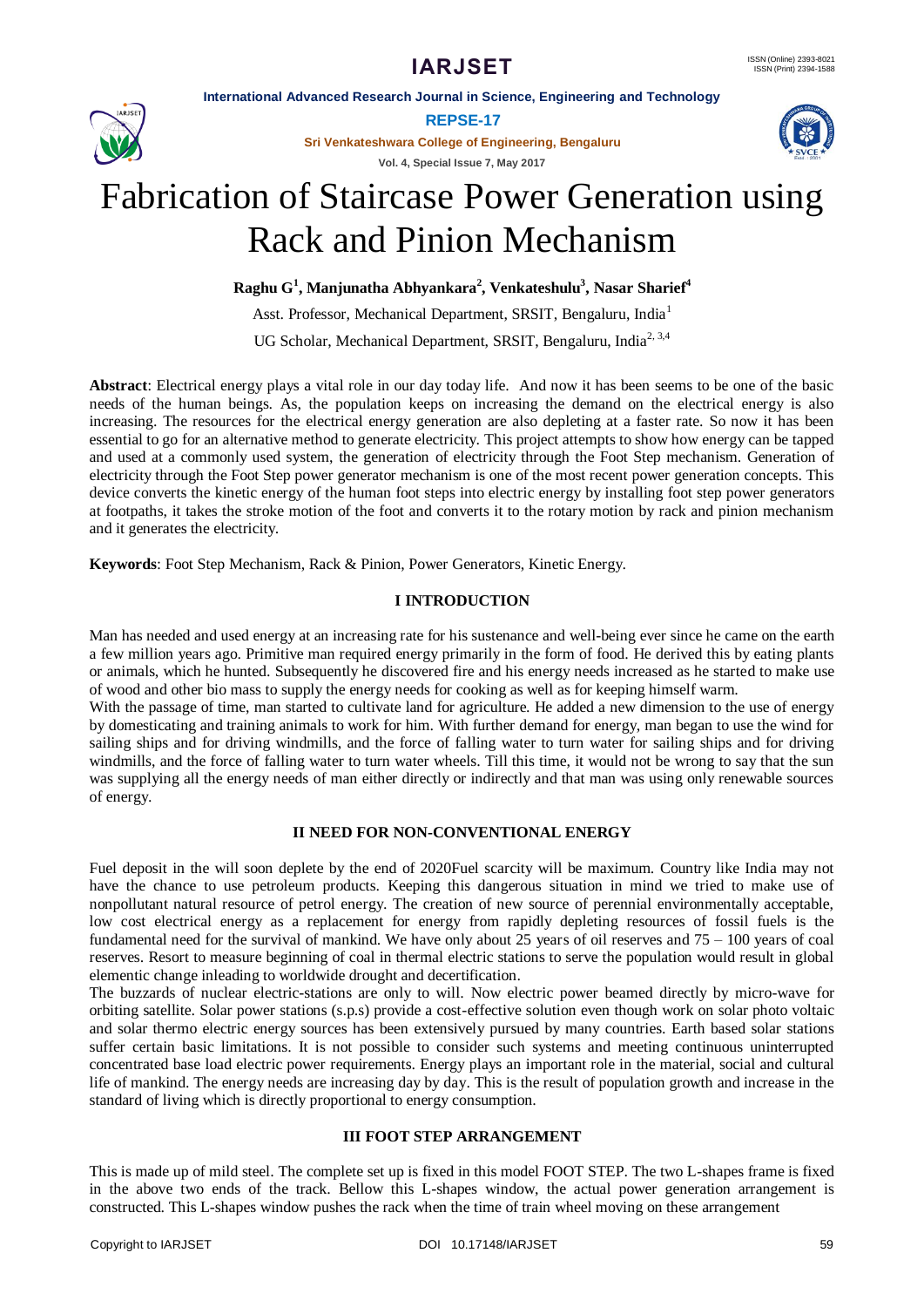# **IARJSET**

# **International Advanced Research Journal in Science, Engineering and Technology**



#### **REPSE-17**

**Sri Venkateshwara College of Engineering, Bengaluru**

**Vol. 4, Special Issue 7, May 2017**





Fig. 1 Assembly Diagram

# **IV DESIGN AND DRAWINGS**

#### A. DESIGN OF PINION

From PSG design data book (page no.7.18) dmin> (0.59/ σcmax) х [[Mt]/((1/E1)+(1/E2)) 2 ] (1/3 (1) Where,  $\sigma$ cmax = maximum contact compressive stress N/m2 E1,  $E2 = Young's$  modulus  $N/m2$  $Mt = Torque N-m$  $E1 = E2 = 1.1x106$  N/m2 Calculation of σcmax σcmax= HB x CB x Kcl  $(2)$ Where, HB = Brinell hardness number  $CB = coefficient depends on hardness$  $Kcl = life factor$ 

#### B. SPECIFICATION OF PINION

| Cast-iron         |
|-------------------|
| 75 <sub>mm</sub>  |
| 4.7 <sub>mm</sub> |
| 3.375mm           |
| 1.5 <sub>mm</sub> |
| $21^{\circ}$      |
| $72 \text{mm}$    |
| 1.5 <sub>mm</sub> |
| 1.875mm           |
| 2.355mm           |
| $0.45$ mm         |
| 0.375mm           |
|                   |

C. DESIGN OF RACK Pitch circle diameter of the gear is = 72mm Circumference of the gear is =  $\prod \times$  pitch circle diameter =  $\prod \times 72$  = 226mm The dimension is for  $360^\circ$  rotations For 180° rotations the rack length is 113 mm

#### D. SPECIFICATION OF RACK

Material: cast iron Module: 1.5mm Cross-section: 75×25mm Teeth on the rack is adjusted for 113mm